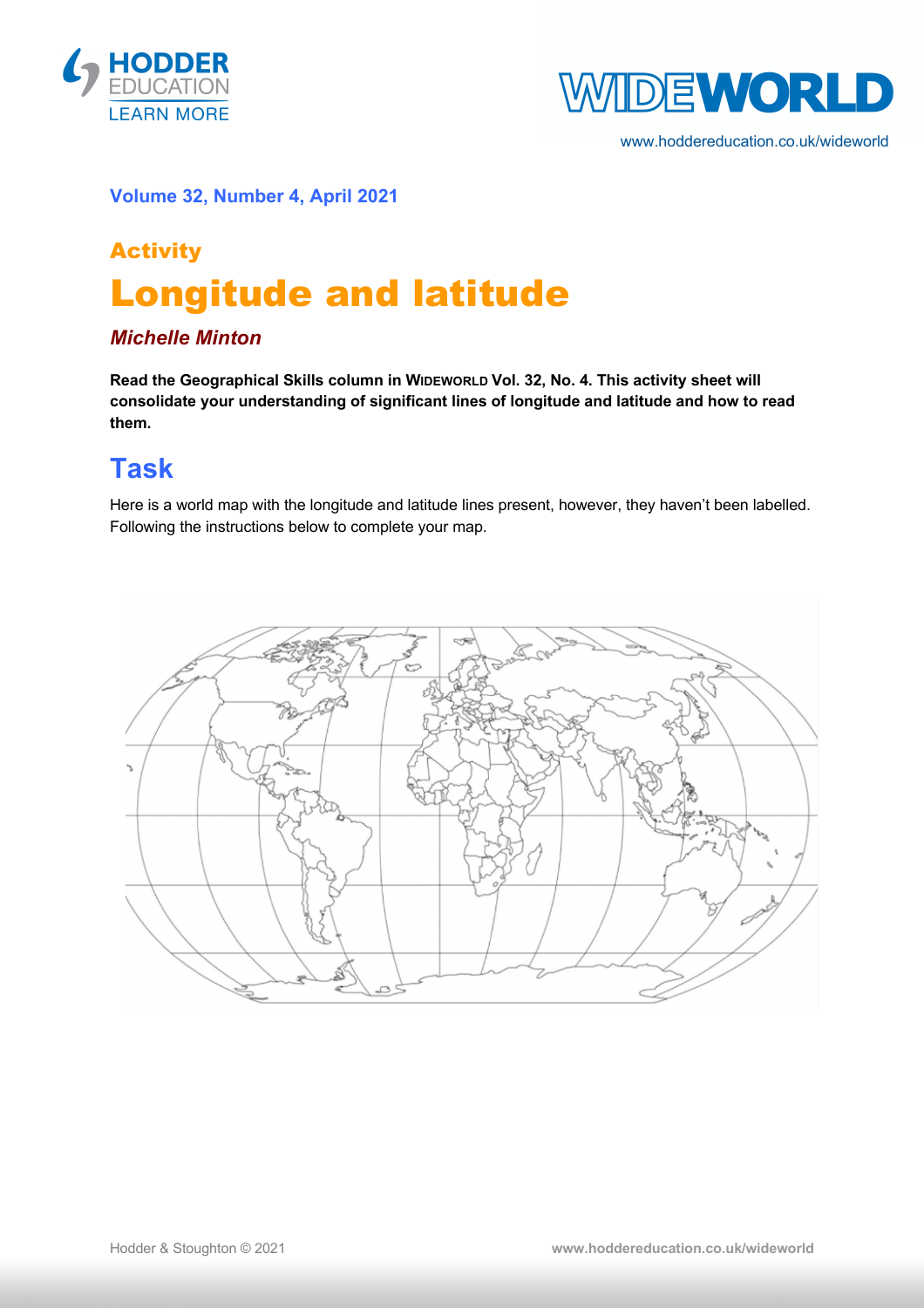



www.hoddereducation.co.uk/wideworld

### **Questions**

- Locate and label the equator at 0° latitude
- Locate and label the Prime Meridian at 0° longitude
- Label each line of latitude to show how many degrees north or south of the equator it is
- Label each line of longitude to show how many degrees east or west of the Prime Meridian it is.
- Use a ruler to draw on and label the Tropic of Cancer at 23.5° north (latitude).
- Use a ruler to draw on and label the Tropic of Capricorn at 23.5° south (latitude).

#### **CHALLENGE**

- Use an atlas to record all of the countries located on the equator.
- Use an atlas to name of the countries the Prime Meridian passes through.
- Add five capital cities to your map and give their longitude and latitude.
- Explain why lines of longitude and latitude are useful.